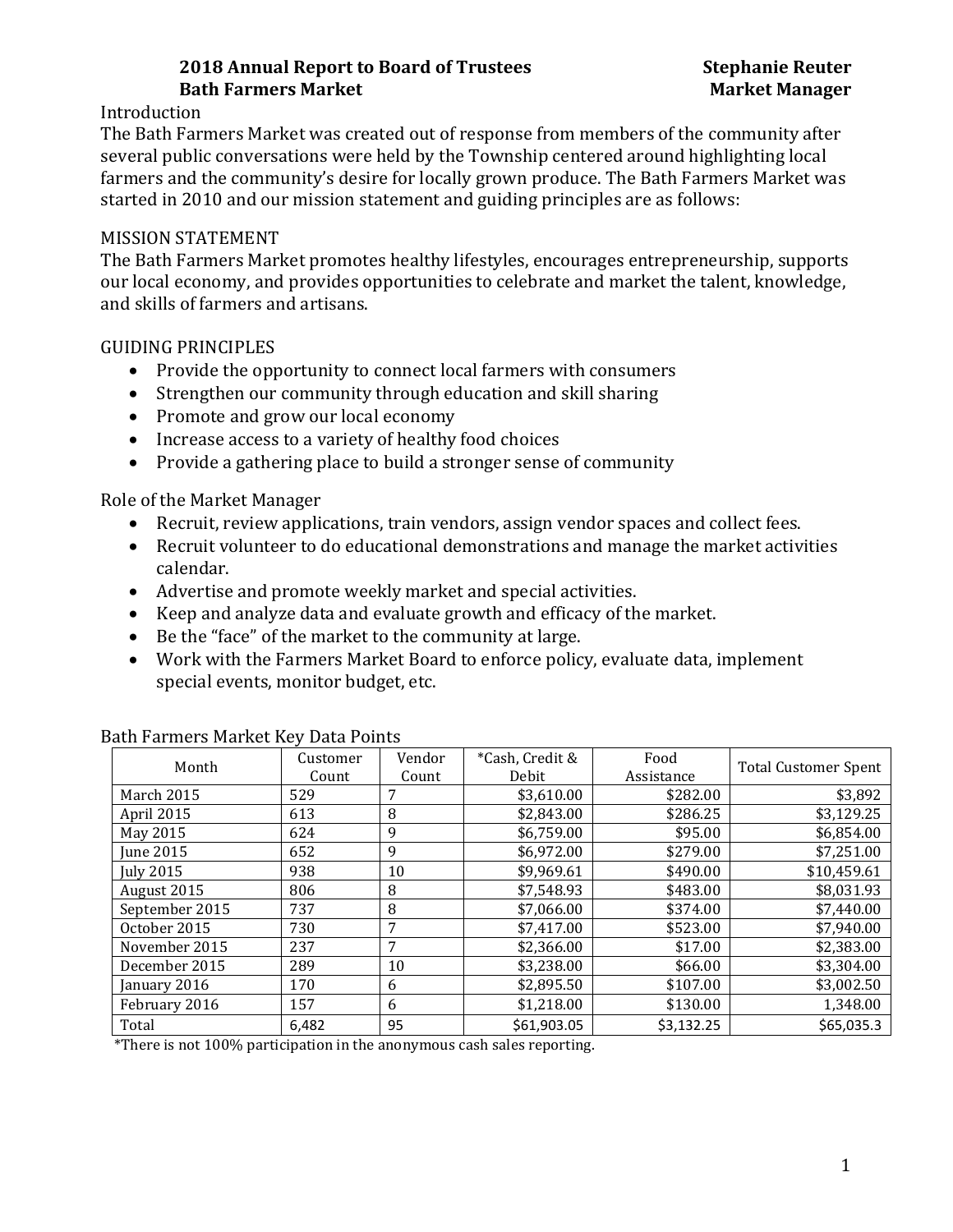## **2018 Annual Report to Board of Trustees Stephanie Reuter Bath Farmers Market**

| Month            | Customer | Vendor | *Cash, Credit & | Food       | <b>Total Customer Spent</b> |
|------------------|----------|--------|-----------------|------------|-----------------------------|
|                  | Count    | Count  | Debit           | Assistance |                             |
| March 2016       | 412      | 7      | \$3,565.00      | \$150.00   | \$3,715.00                  |
| April 2016       | 350      | 8      | \$2848.00       | \$155.00   | \$3,003.00                  |
| May 2016         | 928      | 10     | \$6.446.50      | \$242.00   | \$6,688.50                  |
| June 2016        | 1,197    | 11     | \$6,546.50      | \$381.00   | \$6,927.50                  |
| <b>July 2016</b> | 896      | 10     | \$4,670.25      | \$259.00   | \$4,929.25                  |
| August 2016      | 910      | 8      | \$3,848.00      | \$369.00   | \$4,217.00                  |
| September 2016   | 1,056    | 9      | \$5,351.00      | \$381.00   | \$5,732.00                  |
| October 2016     | 651      | 9      | \$4,134.00      | \$318.00   | \$4,452.00                  |
| November 2016    | 334      | 10     | \$2,871.60      | \$177.00   | \$3,048.60                  |
| December 2016    | 377      | 9      | \$4,148.50      | \$123.00   | \$4,271.50                  |
| January 2017     | 291      | 7      | \$2,146.25      | \$109.00   | \$2,255.25                  |
| February 2017    | 291      | 5      | \$435.00        | \$140.00   | \$1497.00                   |
| Total            | 7,693    | 98     | \$47,010.60     | \$2804.00  | \$50,736.6                  |

\*There is not 100% participation in the anonymous cash sales reporting.

| Month            | Customer | Vendor         | *Cash, Credit & | Food       | <b>Total Customer Spent</b> |
|------------------|----------|----------------|-----------------|------------|-----------------------------|
|                  | Count    | Count          | Debit           | Assistance |                             |
| March 2017       | 368      | 4              | \$2,911         | \$40       | \$2,951                     |
| April 2017       | 219      | $\overline{4}$ | \$1,586         | \$55       | \$1,641                     |
| May 2017         | 448      | 7              | \$900           | \$52       | \$952                       |
| <b>June 2017</b> | 989      | 8              | \$4,678         | \$223      | \$4,901                     |
| <b>July 2017</b> | 710      | 7              | \$2,963         | \$346      | \$3,309                     |
| August 2017      | 896      | 6              | \$1,803         | \$486      | \$2,289                     |
| September 2017   | 539      | 5              | \$2,499         | \$262      | \$2,761                     |
| October 2017     | 472      | 5              | \$1,305         | \$146      | \$1,451                     |
| November 2017    | 236      | $\overline{4}$ | \$2,011         | \$86       | \$2,097                     |
| December 2017    | 234      | 7              | \$2,285         | \$44       | \$2,329                     |
| January 2018     | 185      | 3              | \$1,099         | \$38       | \$1,137                     |
| February 2018    | 145      | $3 - 4$        | \$1,040         | \$53       | \$1,093                     |
| Total            | 5,441    |                | \$25,080        | \$1,831    | \$26,911                    |

\*There is not 100% participation in the anonymous cash sales reporting.

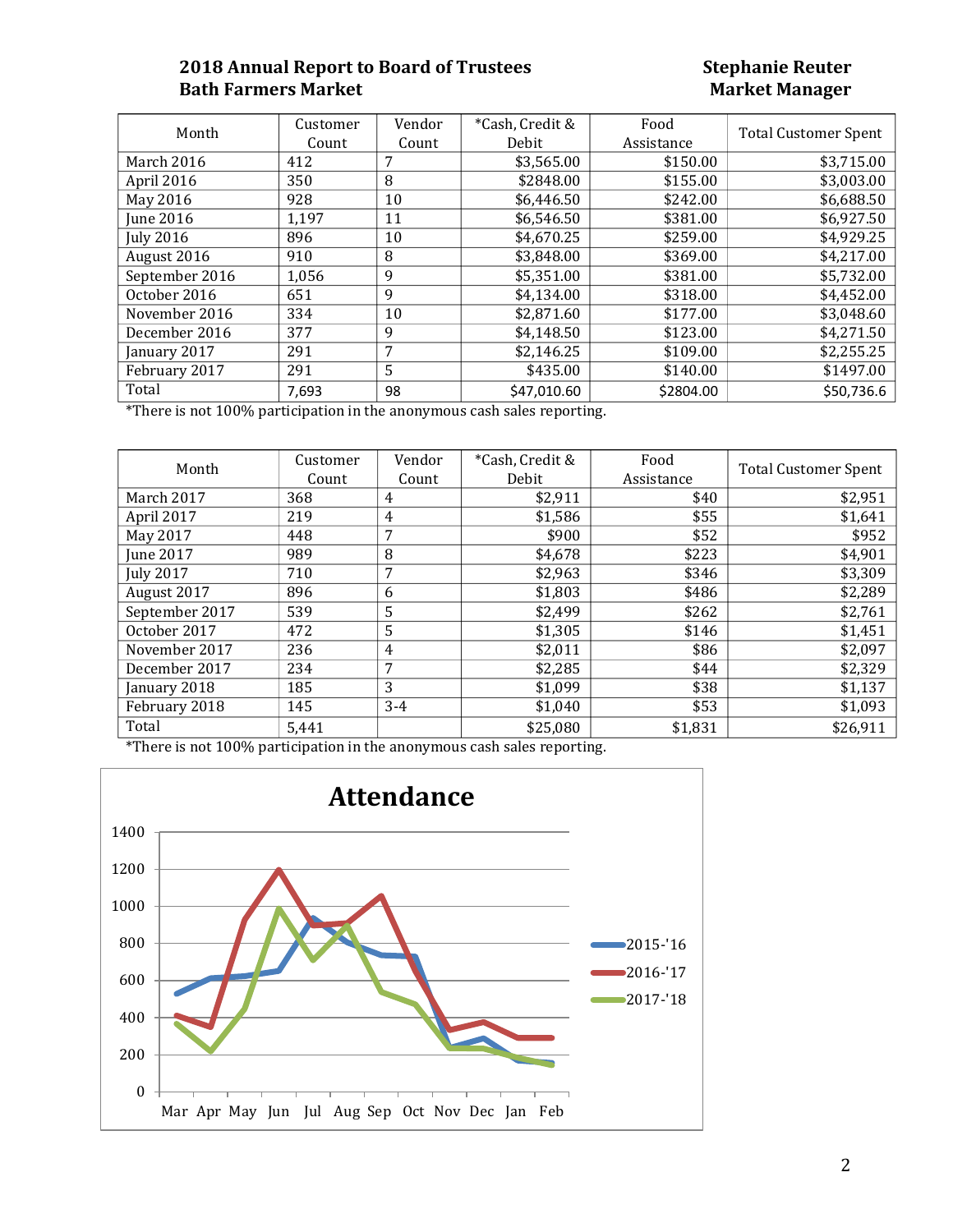

Variables that Affect Outcomes<br>• Unseasonably hot or col

- Unseasonably hot or cold weather affects attendance, sales and possibly closing the market.
- Vendors missing markets due to vacations or illness with no replacements.
- Season changes of less product availability in the Winter months changes the products available for sale.
- In the summer there are two additional food assistance programs in place.
- Vendors going out of business, retiring, or moving to larger area markets.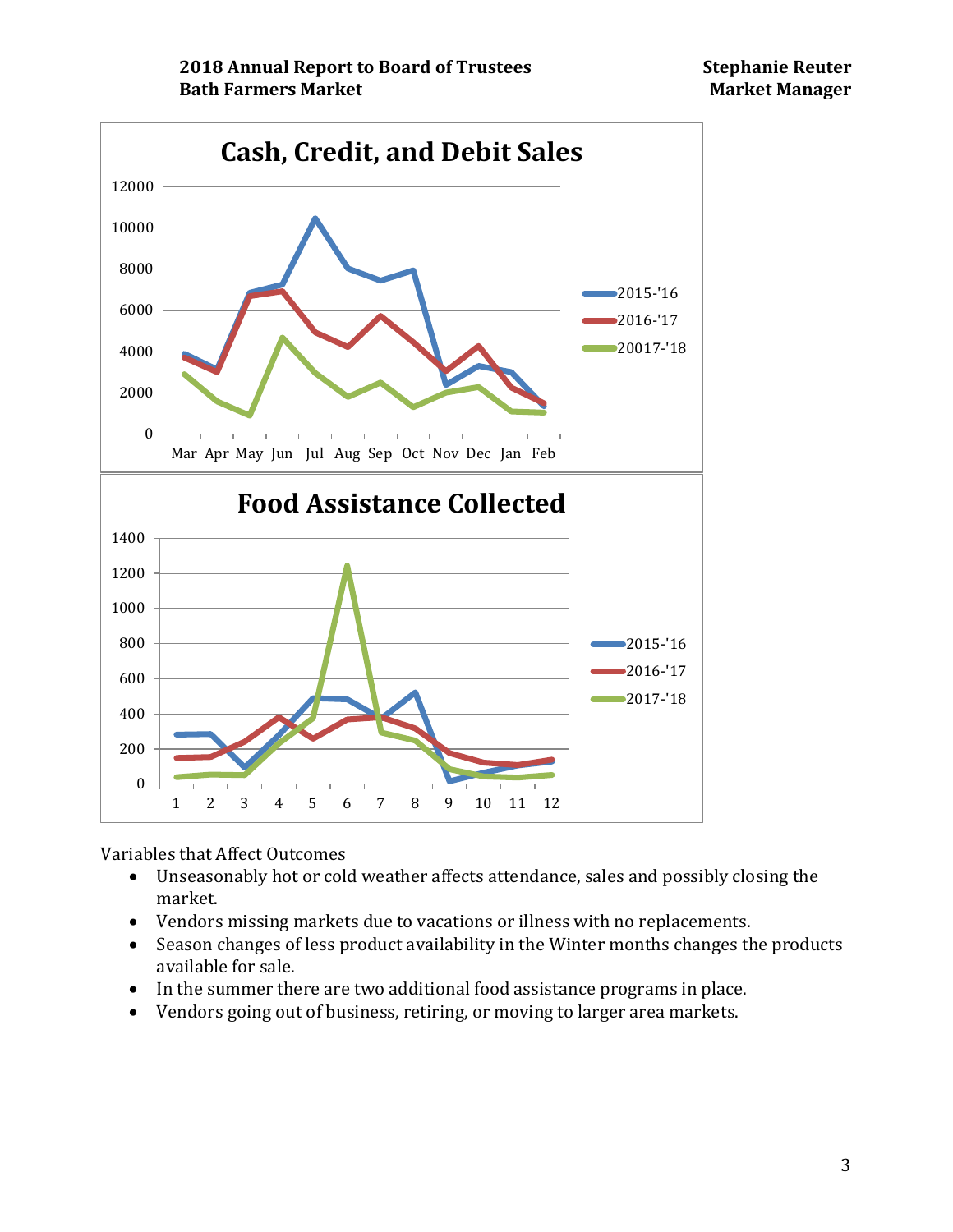# **2018 Annual Report to Board of Trustees Stephanie Reuter Bath Farmers Market Market Manager**

Recent History, Accomplishments and News

- The July anniversary celebration of the farmers market was a fun family event. This event involved community volunteers and collaborators to provide activities and educational material. There was an increase in market attendance of 71% at the event.
- Held community art contest and selected two winners and their art is hung at the Bath Community Center.
- Had volunteers host 10 educational demonstrations during the market from May-March.
- Successfully closed out USDA Farmers Market Promotion grant. The grant funded:
	- o Vendor training
	- o Guest chef cooking demonstration
	- o Teaching Kids to Cook program
	- o Marketing strategy from Redhead Design Studio
	- o Videos created by Michigan Creative
- Held a Teaching Kids to Cook class run by a volunteer in December and another is scheduled for April 26th for younger children.
- The "Farm to Fork Fall Feast" was held on October 27th. It was a record year for attendance and fundraising. A five-course dinner was prepared by Chef Kurt Kwiatkowski, Executive Chef of Culinary Services at MSU. Each course featured ingredients that were either purchased or donated from vendors of the Bath Farmers Market. The dinner had approximately 90 in attendance. We partnered with MSU and had approximately 10 students volunteer to help out with dinner service. The dinner was held at Peacock Road Family Farm, in Laingsburg. The event also had a silent auction with items donated from local artisans, businesses, and community members. This year's will be October 12th, stay tuned to www.shopbfm.org and Facebook for further details.
- Continuing partnering with Parks and Recreation for joint programs at the Summer market.
- Developed a vendor incentive program that would waive vendor fees for up to 4 vendors. One current vendor was allotted a spot to allow them to continue coming to the market for the remainder of the Winter market. No new vendor applications have been received as of March 28th.
- The board voted to not require liability insurance for the vendors for the Summer 2018 market season and to make reporting cash sales mandatory.
- In a 2017 survey conducted in person and online, customers reported:
	- o 63% of customers reported coming to the area that day specifically for the farmers market,
	- o 44% had a non-Bath zip code
	- o 52% said they visited the Bath Farmers Market weekly
	- o 38% spent between \$20 and \$50 that day.

Current Issues or Challenges

- Determining if the market will move to a new location
- USDA grant ended September 2017
- One of our main vendors Thimblewood Farms retired and moved out of state
- Volunteer turn over